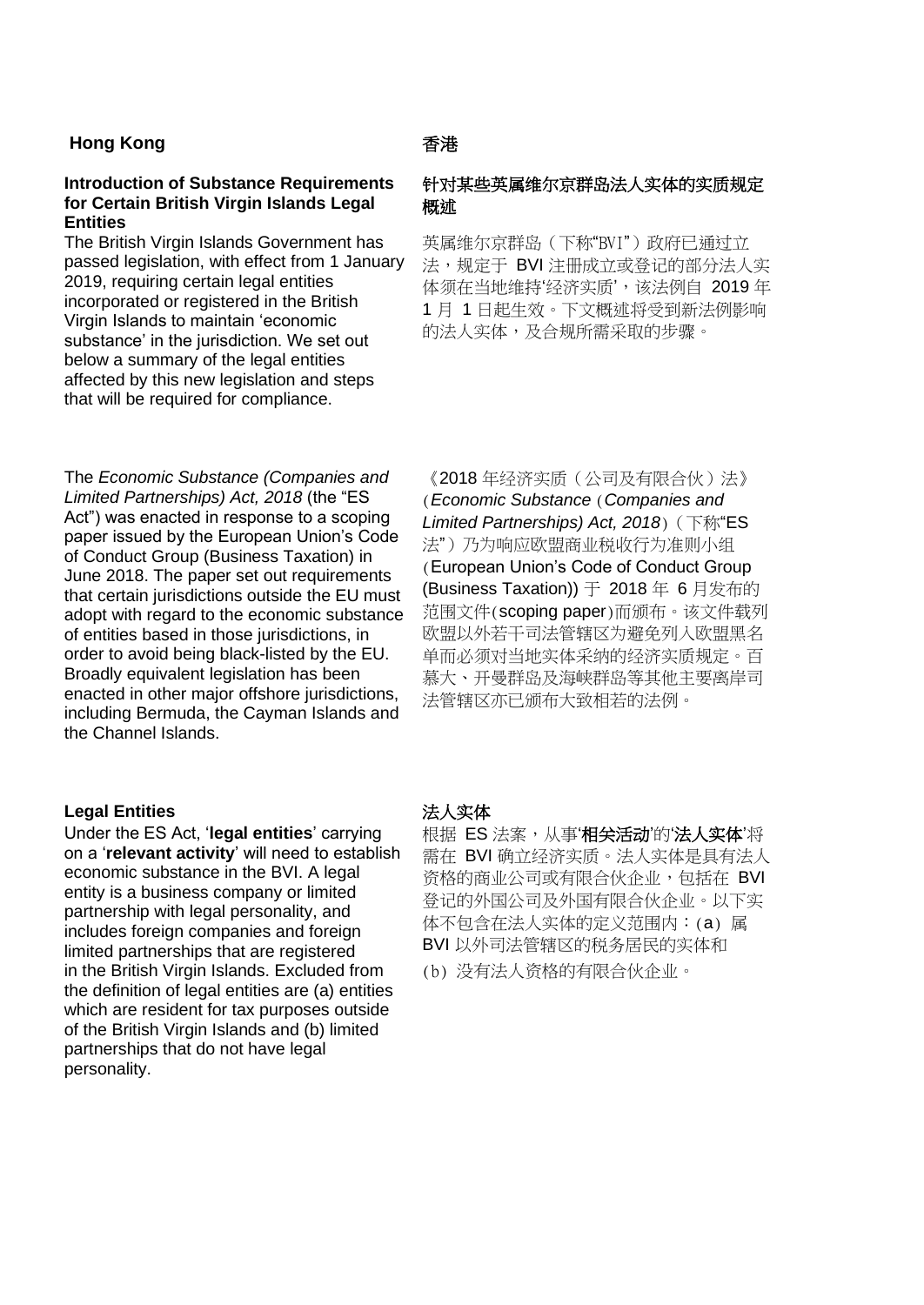### **Relevant Activities** 相关活动

Legal entities which carry on any one or more of the following 'relevant activities' will be in scope and must comply with economic substance requirements:

- ❖ Banking business
- ❖ Distribution and service centre business
- ❖ Financing and leasing business
- ❖ Fund management business
- ❖ Headquarters business
- ❖ Holding business
- ❖ Insurance business
- ❖ Intellectual property business
- ❖ Shipping business

These terms are defined in the ES Act and are included in Annex 1 to this bulletin, to provide insight into the meaning of these terms.

#### **Entities out of scope** 不受规限实体

Entities which are not legal entities or do not carry on a relevant activity will not be required to comply with economic substance requirements. They will however have certain filing obligations as discussed below.

### **Legal entities carrying on Holding Business**

A legal entity that only holds equity participations in other entities and only earns dividends and capital gains is carrying on 'holding business'. To the extent a legal entity is carrying on 'holding business', then the economic substance requirements of the Act are less onerous. Specifically, the legal entity will need to comply with existing statutory obligations and it will need to have in the BVI 'adequate employees and premises for holding equitable interests or shares' and, where it manages those equitable interests or shares, it will need to have 'adequate employees and premises for carrying out that management'. As to the meaning of the phrase 'adequate employees and premises', it is a fact sensitive question, dependent on the nature of the activity being carried out. If entirely passive in nature, retaining the services of a registered agent might suffice for pure equity holding entities.

从事下列任何一项或多项'相关活动'的法人实体 将受法例规限,必须遵守经济实质规定:

- ❖ 银行业务
- ❖ 分销和服务中心业务
- ❖ 融资及租赁业务
- ❖ 基金管理业务
- ❖ 总部业务
- ❖ 控股业务
- ❖ 保险业务
- ❖ 知识产权业务
- ❖ 航运业务

上述相关活动的词汇在 ES 法案中已有界定, 载于本文的附录 1,对该等词汇的涵义作出进 一步说明。

不属于法人实体或没有从事相关活动的实体毋 须遵守经济实质规定,但如下文所述会有若干 申報义务。

## 从事控股业务的法人实体

仅于其他实体参股且仅赚取股息及资本收益的 法人实体乃从事'控股业务'。若法人实体正从事 '控股业务',则 ES 法案的经济实质的要求较为 宽松。具体而言,法人实体需遵守现有的法定 义务,需在 BVI 拥有'充足的雇员及场所以持 有股份',且(若管理该股权或股份)需有'充足 的雇员及场所以进行该等管理'。对于'充足的雇 员及场所'一词的涵义,属于事实敏感问题,应 基于从事的控股活动性质來来作确定。如果完 全被动型控股活动,则通过注册代理处提供的 服务或可予以满足。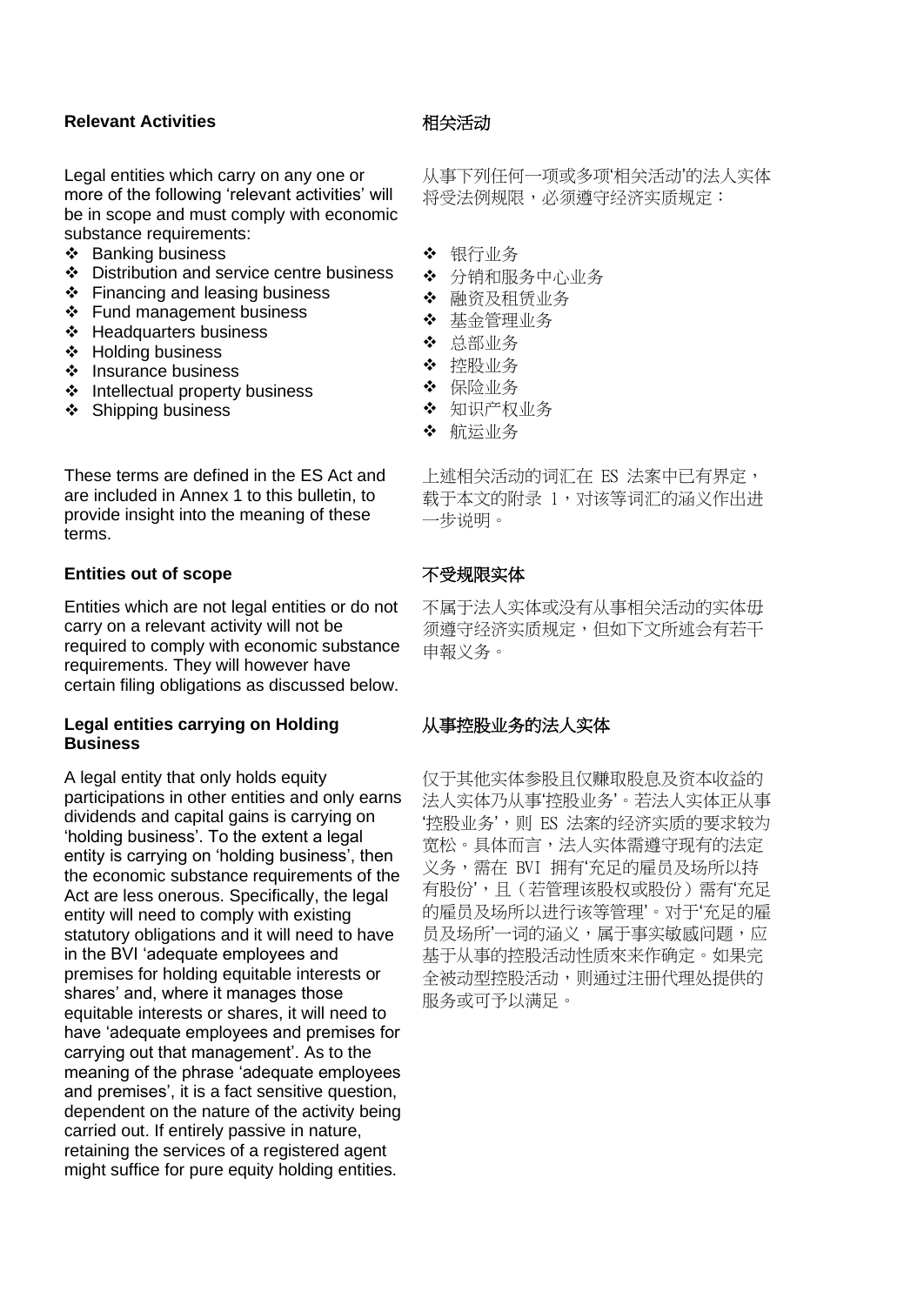### **Legal Entities Carrying on Other Relevant Activities**

A legal entity which is carrying on a relevant activity (other than 'holding business') will need to establish economic substance in the BVI and carry out specified 'core income generating activities' in the BVI. We note that legal entities carrying on some forms of 'intellectual property business' are subject to certain presumptions of non-compliance.

It is beyond the scope of this bulletin to advise as to the nature and level of economic substance for each of the relevant activities. However, we can advise that the economic substance requirements for legal entities carrying on a relevant activity (other than 'holding business') are significant. In short, management decisions, possibly including day-to-day management decisions, must be physically taken in the BVI. Furthermore, the legal entity is required to have appropriate premises, adequate expenditures and an adequate number of suitably qualified employees in the BVI. The requirements vary by business. If you are concerned that your legal entity may be carrying on a relevant activity (other than 'holding business'), we recommend to seek for legal opinion.

Our In-House Legal Counsel will provide professional letter of legal opinion in this respect.

## **Filing Requirements**

The ES Act imposes new filing requirements on BVI entities, which depend upon each entity's classification under the Act.

A Company or Partnership not carrying out a Relevant Activity

A BVI business company or limited partnership with legal personality which is not carrying on any relevant activity will need to file an annual return stating that it does not carry on a relevant activity.

A Company or Partnership which is not a Legal Entity as it is a Foreign Tax Resident.

# 从事其他相关活动的法人实体

正从事相关活动('控股业务'除外)的法人实体 将需在 BVI 确立经济实质,并在 BVI 开展指 定的'核心创收活动'。我们注意到,从事某些形 式的'知识产权业务'的法人实体可能被推定为不 合规。

本公报无法就每项相关活动的经济实质性质和 程度提供意见,但我们认为,针对从事相关活 动('控股业务'除外)的法人实体的经济实质规 定相当重要。简而言之,管理决策(可能包括 日常管理决策)必须实际在 BVI 作出。此 外,法人实体必须在 BVI 拥有适当的场所、 足够的开支和充足的合格雇员。相关规定因业 务而异。若担心阁下的法人实体可能正在从事 相关活动('控股业务'除外),本公司建议阁下 咨询法律意見。

我们的BVI律师将會為阁下提供专业的法律意 见书。

## 申报规定

ES 法案对 BVI 实体提出了新的申报规定,具 体规定取决于各实体在 ES 法案下的类别。

没有从事相关活动的公司或合伙企业

具有法人资格的 BVI 商业公司或有限合伙企 业若没有从事任何相关活动,则需要每年提交 申报,表明其没有从事相关活动。

因外国税务居民身份而不属法人实体的公司或 合伙企业。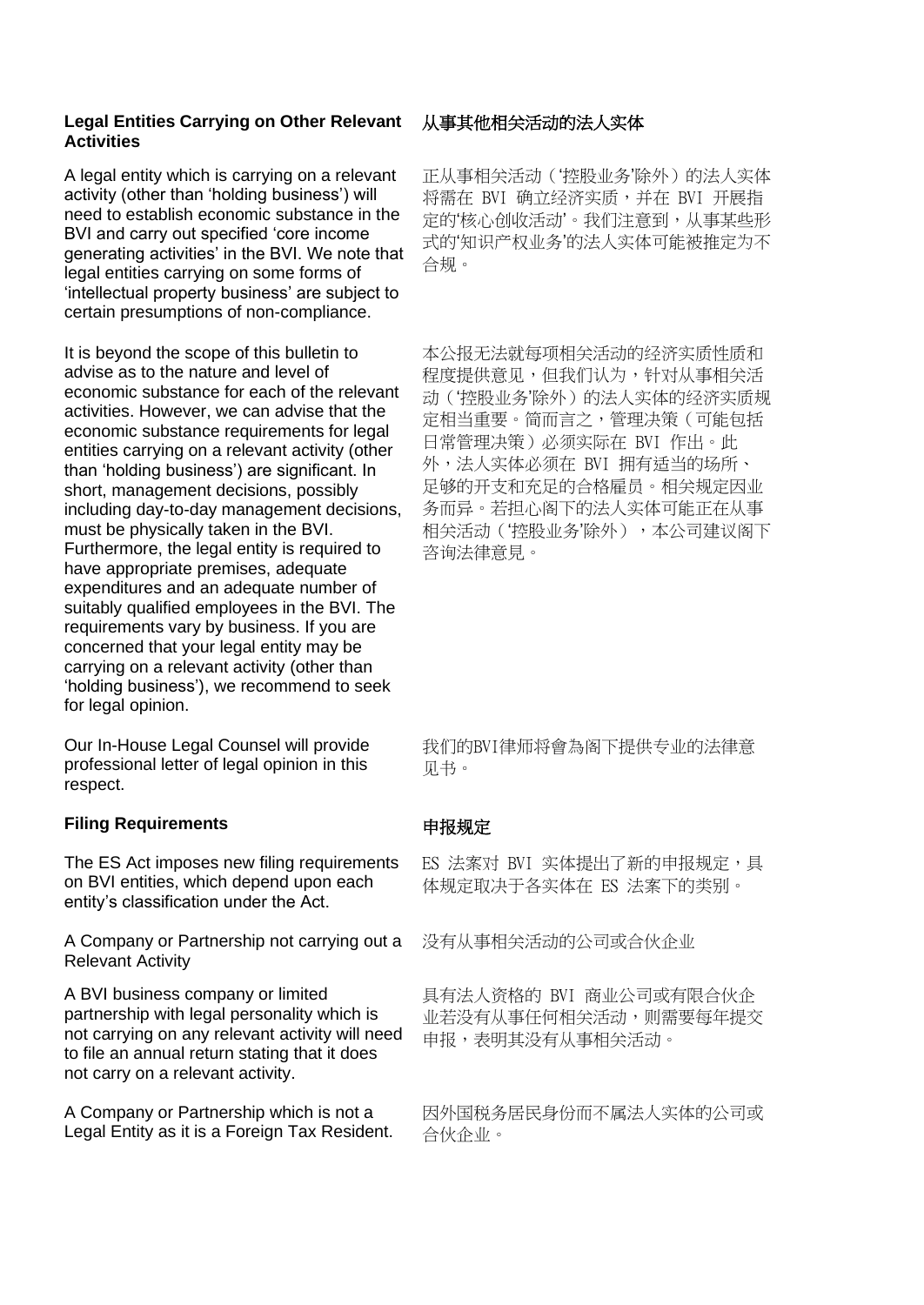A BVI business company or limited partnership with legal personality which does not satisfy the definition of 'legal entity' because it is resident for tax purposes in a jurisdiction outside the BVI (and not in a jurisdiction which is on the European Union list of non-cooperative jurisdictions for tax purposes) will need to demonstrate to the BVI authorities that it is resident for tax purposes outside of the BVI.

Legal Entity carrying on a Relevant Activity 从事相关活动的法人实体

A legal entity carrying on a relevant activity must file the following information:

- ❖ total turnover generated by the relevant activity
- ❖ the amount of expenditure incurred on the relevant activity within the BVI
- ❖ the total number of employees engaged in the relevant activity
- ❖ the number of employees engaged in the relevant activity within the BVI
- ❖ the address of any premises within the BVI which is used in connection with the relevant activity
- ❖ the nature of any equipment located within the BVI which is used in connection with the relevant activity
- ❖ the names of the persons responsible for the direction and management of the relevant activity, together with their relationship to the company and whether they are resident in the BVI

## **Declare on Time Kanadia Transfer Transfer Transfer Transfer Transfer Transfer Transfer Transfer Transfer Transfer Transfer Transfer Transfer Transfer Transfer Transfer Transfer Transfer Transfer Transfer Transfer Trans**

### **BVI entities incorporated BEFORE 1 Jan 2019 and which Do Not change the Financial Period:**

The first Financial Period of the entity is defaulted to start on 30 June 2019 and end on 29 June 2020, and the entity is required to file its status with BVI authority within 6 months following the end date of this Financial Period.

具有法人资格的 BVI 商业公司或有限合伙企 业若由于是 BVI 以外司法管辖区(且并非欧 盟的税务不合作司法管辖区名单中的司法管辖 区)的税务居民而不符合'法人实体'的定义,则 需向 BVI 相关机构提交证据, 以证明其为 BVI 以外的税务居民。

从事相关活动的法人实体必须提交以下资料:

- ❖ 相关活动产生的总营业额
- ❖ 相关活动在 BVI 境内所产生的开支数额
- ❖ 参与相关活动的雇员总人数
- ❖ 在 BVI 境内参与相关活动的雇员人数
- ❖ BVI 境内任何用于相关活动之场所的地址
- ❖ BVI 境内任何用于相关活动之设备的性质
- ❖ 负责指导和管理相关活动之人员的姓名,
	- 以及彼等与公司的关系和是否属 BVI 居民

# 於2019年1月1日之前成立,且未改變財務日期 的BVI實體:

根據規定,該實體的第一個財務期始於2019年 6月30日,並將在2020年6月29日結束,因此該 實體必須在該財務期結束日後的6個月內向英 屬維爾京群島當局提交其相关申报。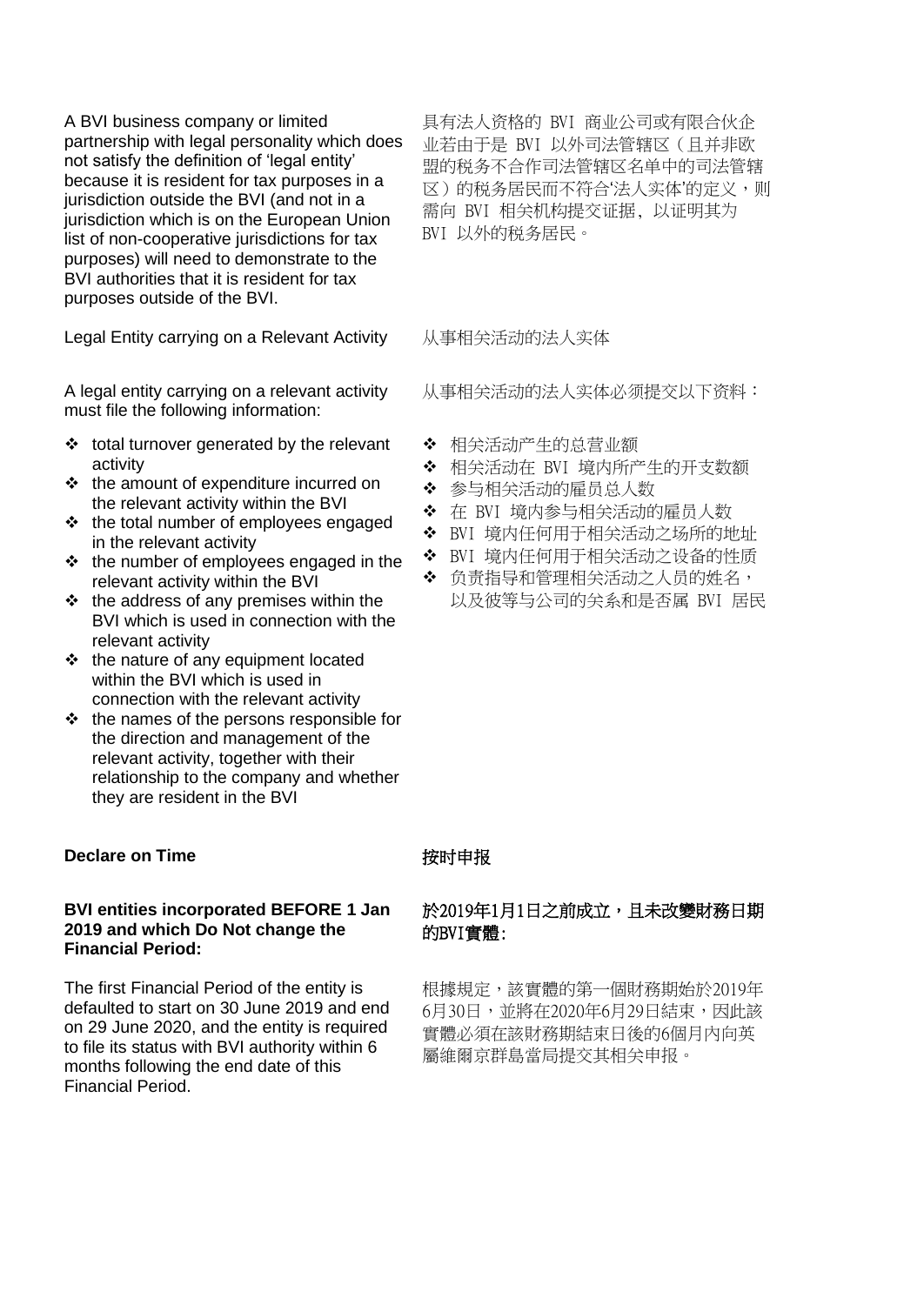## **BVI entities incorporated ON OR AFTER 1 Jan 2019 and which Do Not change the Financial Period:**

The first Financial Period of the entity start on its incorporation date and end after an expiry of one year from its incorporation date, and the entity is required to file its status with BVI authority within 6 months following the end date of this Financial Period.

Please note that it is the responsibility of the entity itself to timely provide the required declaration.

## **Monitoring and enforcement WITH KITTS WITHS WITHS WITHS WITH THE MONEY WITHS WITH THE MONEY WITHS WITHS WITH THE MONEY WITHS WITH THE MONEY WITHS WITH THE MONEY WITH THE MONEY WITH THE MONEY WITH THE MONEY WITH THE MON**

The International Tax Authority of the BVI will be responsible for implementing, monitoring and enforcing the economic substance regime. A legal entity carrying on a relevant activity which fails to comply with the ES Act is subject to penalty, strike off or both. At first instance the fines can be up to US\$20,000 (or up to US\$40,000 for a 'high risk IP legal entity') and up to US\$200,000 (or up to US\$400,000 for a 'high risk IP legal entity') for a second determination of noncompliance.

### **How can we help?**

We recognise that this legislation will in some cases require changes to existing business models. We are ready to assist clients in understanding their obligations under the legislation and in implementing any such changes that may be required. For further information, please send email to cs@cayman-hk.com or call our Customer Service department.

This article is not intended to be a substitute for legal advice or a legal opinion. It deals in broad terms only and is intended to merely provide a brief overview and give general information.

# 於2019年1月1日或之後成立,且未改變財務期 間的BVI實體:

根據規定,該實体的第一個財務期間從其成立 日期開始,並將在其成立日期起一年後屆滿。 因此,該實體必須在該財務期結束日期後的6 個月內向英屬維爾京群島當局提交其相关申 报。

请注意,按时提交申报是BVI實體的责任所 在。

BVI的国际税务局(International Tax Authority)将负责贯彻、监督和执行经济实 质制度。从事相关活动的法人实体如未能遵守 ES 法,将被处罚及/或除名。首次不合规的罚 款最高可达 20,000 美元或(如属'高风险知识 产权法人实体')最高可达 40,000 美元,而第 二次被认定为不合规的罚款最高可达 200,000 美元或(如为'高风险知识产权法人实体')最高 可达 400,000 美元。

### 本公司如何提供协助?

本公司明白,在部分情况下现有业务模式须根 据法例进行变更。本公司可协助客户了解其根 据法例所须履行的义务,及协助进行任何所需 的变更。如需进一步资料,敬请发送电邮至 [cs@cayman-hk.com](mailto:cs@cayman-hk.com) 或致電與我們客戶服務部 联络。

本文并非法律意见,其内容亦非详尽无遗,仅 可作为概览及资料参考。感谢您的垂阅!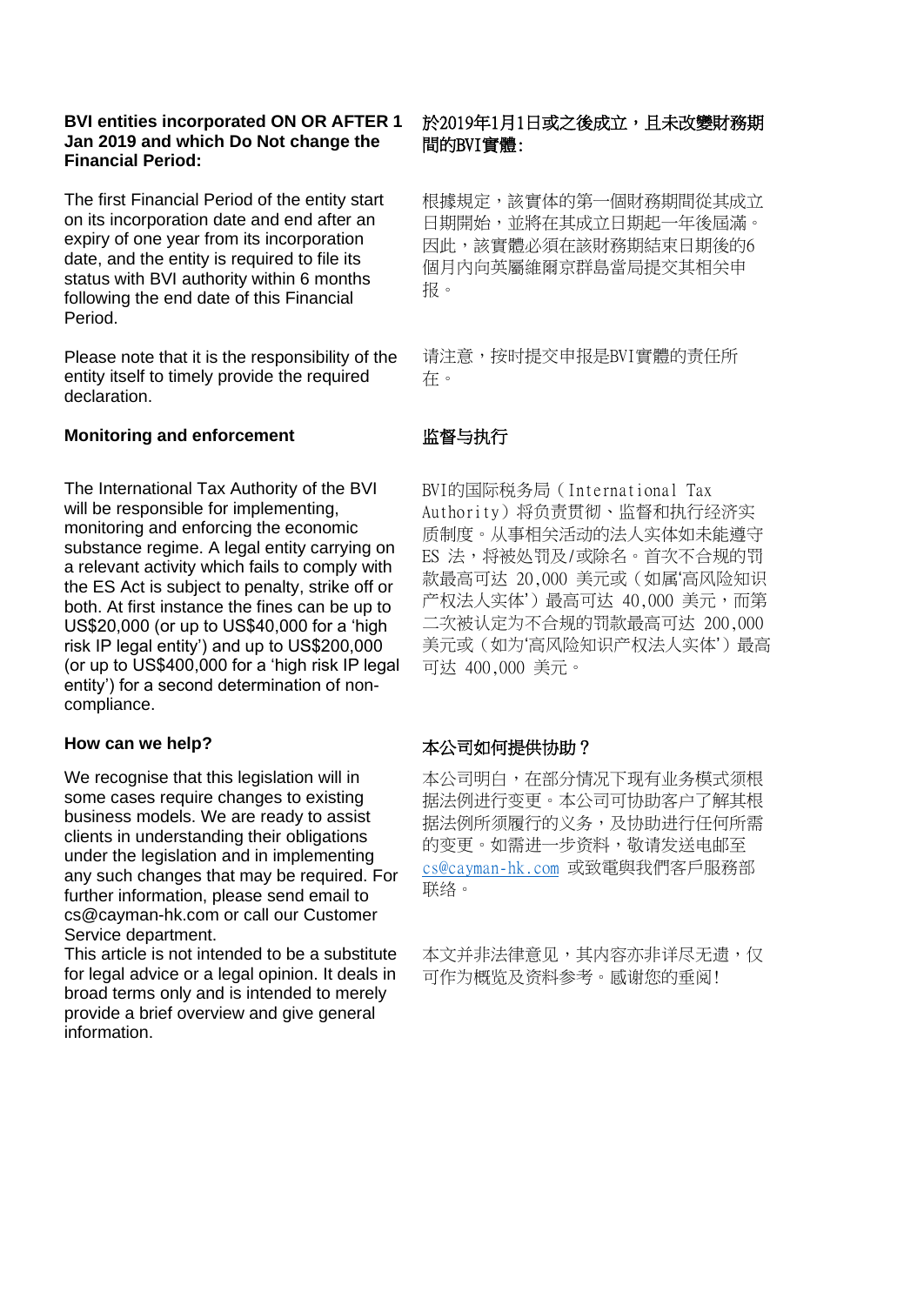# **APPENDIX 1** 附录**1 DEFINITIONS**

| 定义 Term                                   | Definition                                                                                                                                                                         |
|-------------------------------------------|------------------------------------------------------------------------------------------------------------------------------------------------------------------------------------|
| 词汇                                        | 定义                                                                                                                                                                                 |
| <b>Banking Business</b>                   | Means the business of accepting deposits of money which may be withdrawn or repaid on                                                                                              |
| 银行业务                                      | demand or after a fixed period or after notice, by cheque or otherwise and the employment                                                                                          |
|                                           | of such deposits, either in whole or in part,                                                                                                                                      |
|                                           | 指接受存款的业务,而该等存款可应要求或在固定期限后或通知后以支票或其                                                                                                                                                 |
|                                           | 他方式提取或偿还,以及将该等存款(全部或部分)用于:                                                                                                                                                         |
|                                           |                                                                                                                                                                                    |
|                                           | (a) in making or giving loans, advances, overdrafts, guarantees or similar facilities; or                                                                                          |
|                                           | 发放贷款、预支款、透支、担保或同类工具;或                                                                                                                                                              |
|                                           |                                                                                                                                                                                    |
|                                           | (b) the making of investments,<br>进行投资,                                                                                                                                            |
|                                           |                                                                                                                                                                                    |
|                                           | for the account and at the risk of the person accepting such deposits                                                                                                              |
|                                           | 所产生的任何损益及风险全部由接受该等存款的人士承担                                                                                                                                                          |
| Distribution and                          | Means the business of either or both of the following                                                                                                                              |
| Service Centre                            | 指下列一种或两种业务:                                                                                                                                                                        |
| <b>Business</b>                           |                                                                                                                                                                                    |
| 分销及服务中心                                   | (a) purchasing from foreign affiliates                                                                                                                                             |
| 业务                                        | 自外国联属公司购买                                                                                                                                                                          |
|                                           |                                                                                                                                                                                    |
|                                           | (i) component parts or materials for goods; or 商品零部件或材料;或                                                                                                                          |
|                                           | (ii) goods ready for sale; and 制成品; 及                                                                                                                                              |
|                                           | (iii) reselling such component parts, materials or goods; 转售该等零部件、材料或商<br>品;                                                                                                       |
|                                           |                                                                                                                                                                                    |
|                                           | (b) providing services to foreign affiliates in connection with the business,                                                                                                      |
|                                           | 向外国联属公司提供与业务有关的服务,                                                                                                                                                                 |
|                                           |                                                                                                                                                                                    |
|                                           | but does not include any activity included in any other relevant activity except holding                                                                                           |
|                                           | business                                                                                                                                                                           |
|                                           | 但除控股业务外,任何其他相关活动所涵盖的任何活动均不包含在内。                                                                                                                                                    |
| Finance and                               | Means the business of providing credit facilities of any kind for consideration                                                                                                    |
| <b>Leasing Business</b>                   |                                                                                                                                                                                    |
| 融资及租赁业务                                   | 指提供任何类型的信贷以获取对价的业务                                                                                                                                                                 |
| <b>Fund Management</b><br><b>Business</b> | Means the conduct of an activity that requires the legal entity to hold an investment<br>business license pursuant to section 4 and category 3 of Schedule 3 of the Securities and |
| 基金管理业务                                    | Investment Business Act, 2010                                                                                                                                                      |
|                                           |                                                                                                                                                                                    |
|                                           | 从事此类业务的法人实体须根据《2010 年证券及投资业务法》 第 4 条及附表 3                                                                                                                                          |
|                                           | 类别 3 持有投资业务牌照                                                                                                                                                                      |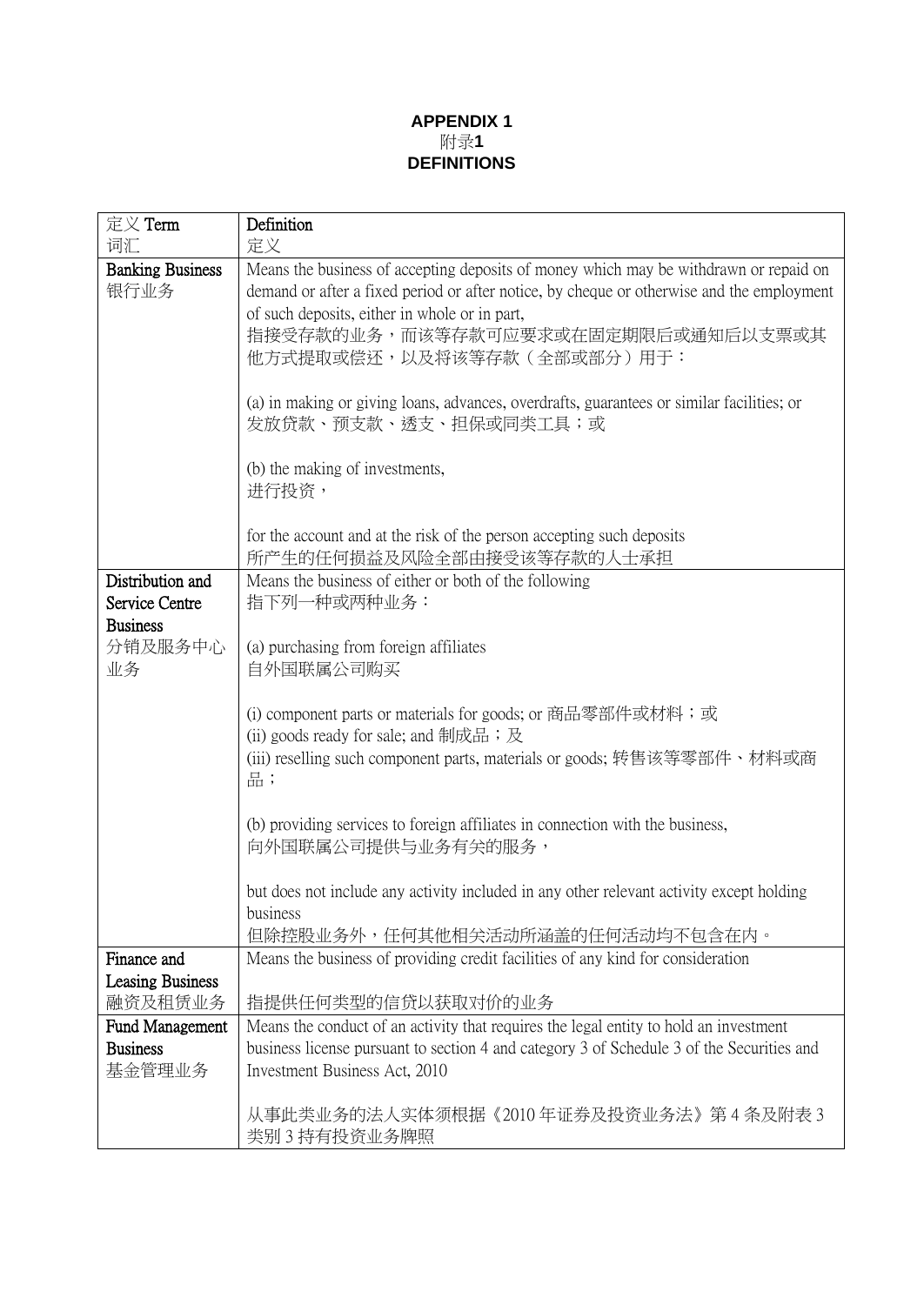| Headquarters                     | Means the business of providing any of the following services to an entity in the same                                                                                                                                                                                                         |
|----------------------------------|------------------------------------------------------------------------------------------------------------------------------------------------------------------------------------------------------------------------------------------------------------------------------------------------|
| <b>Business</b>                  | Group:                                                                                                                                                                                                                                                                                         |
| 总部业务                             | 指向同一集团的实体提供下列任何服务的业务:                                                                                                                                                                                                                                                                          |
|                                  | (a) the provision of senior management;<br>提供高级管理人员;                                                                                                                                                                                                                                           |
|                                  | (b) the assumption or control of material risk for activities carried out by any of those<br>entities in the same Group; or<br>对同一集团内的任何实体所进行的活动承担或控制重大风险;或                                                                                                                                    |
|                                  | (c) the provision of substantive advice in connection with the assumption or control of risk<br>referred to in paragraph (b),<br>就(b)段所述的承担或控制风险提供实质意见,                                                                                                                                        |
|                                  | but does not include banking business, financing and leasing business, fund management<br>business, intellectual property business, holding company business or insurance business<br>惟不包括银行业务、融资及租赁业务、基金管理业务、知识产权业务、控股公<br>司业务或保险业务。                                                          |
| <b>Holding Business</b><br>控股业务  | Means the business of being a legal entity that only holds equity participations in other<br>entities and only earns dividends and capital gains                                                                                                                                               |
|                                  | 指作为仅于其他实体持股且仅赚取股息和资本收益的法人实体的业务                                                                                                                                                                                                                                                                 |
| Insurance                        | Means the business of undertaking liability under a contract of insurance to indemnify or                                                                                                                                                                                                      |
| <b>Business</b>                  | compensate a person in respect of loss or damage, including the liability to pay damages                                                                                                                                                                                                       |
| 保险业务                             | or compensation contingent upon the happening of a specified event, and includes life                                                                                                                                                                                                          |
|                                  | insurance business and reinsurance business                                                                                                                                                                                                                                                    |
|                                  | 指根据保险协议承担就损失或损害作出赔偿或补偿的责任(包括在发生特定事<br>件时支付赔偿金或补偿金的责任)的业务,且包括人寿保险业务和再保险业务                                                                                                                                                                                                                       |
| Intellectual                     | Means the business of holding any intellectual property right in intangible assets,                                                                                                                                                                                                            |
| <b>Property Business</b>         | including but not limited to copyright, patents, trademarks, brand, and technical know-                                                                                                                                                                                                        |
| 知识产权业务                           | how, from which identifiable income accrues to the business (such income being                                                                                                                                                                                                                 |
|                                  | separately identifiable from any income generated from any tangible asset in which the<br>right subsists)                                                                                                                                                                                      |
|                                  |                                                                                                                                                                                                                                                                                                |
|                                  | 指持有无形资产的任何知识产权(包括但不限于版权、专利、商标、品牌和专<br>有技术)的业务,且可为业务带来可识别的收入(该等收入可从任何存在知识<br>产权的有形资产所产生的收入中单独识别出来)                                                                                                                                                                                              |
| <b>Shipping Business</b><br>航运业务 | Means any of the following activities involving the operation of a ship anywhere in the<br>world other than solely within Virgin Islands waters (as defined in section $2(2)(a)$ of the<br>Merchant Shipping Act, 2001)<br>指在世界任何地方(仅在 BVI 领海(定义见《2001 年商船法》第 2(2)(a) 条 )内<br>除外)涉及船舶运营的下列任何活动 |
|                                  | (a) the business of transporting, by sea, persons, animals, goods or mail;<br>经由海路运送乘客、动物、商品或邮件的业务                                                                                                                                                                                             |